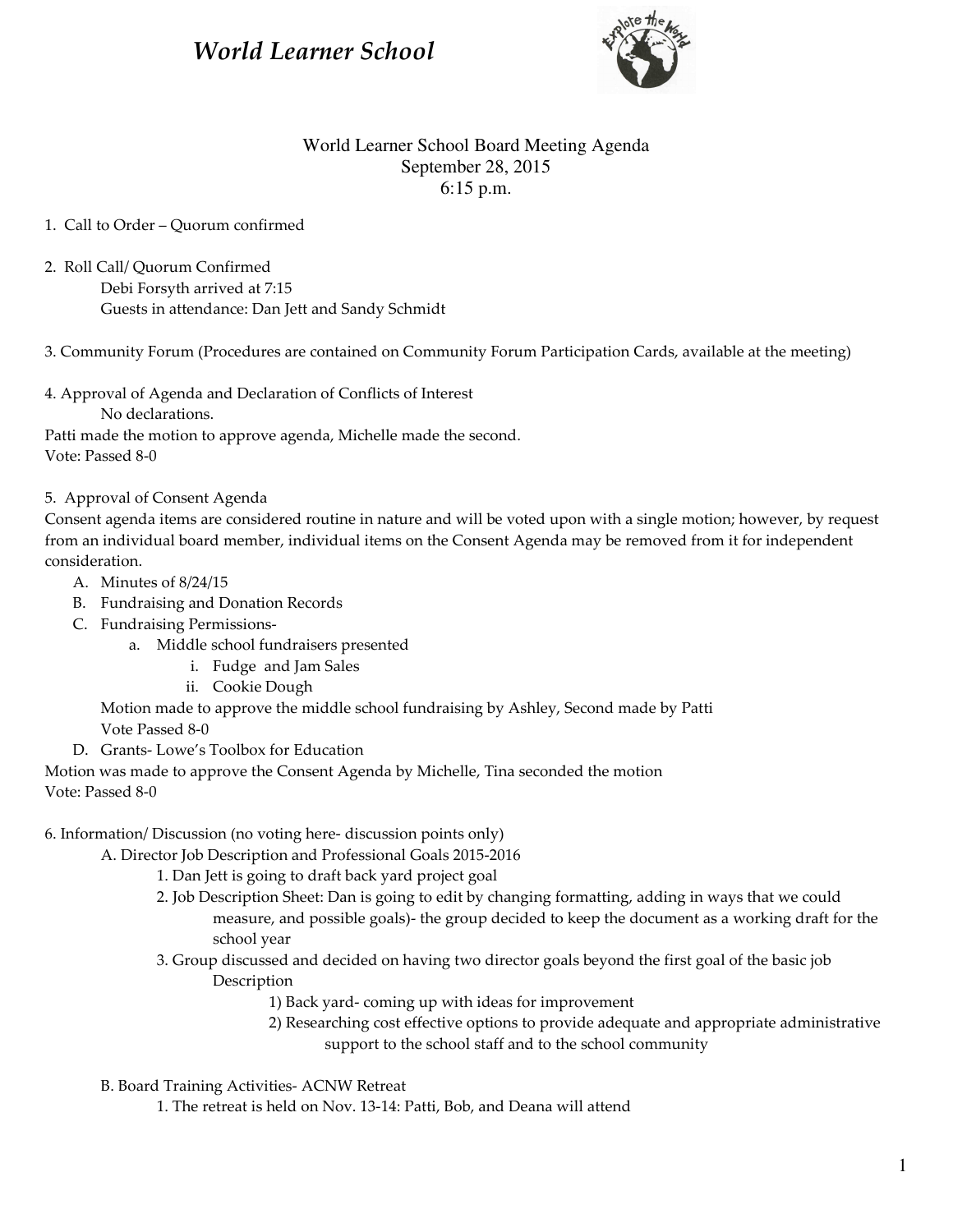### 7. Reports

- A. Strategic Initiatives
	- 1. Patti will lead November's meeting (5:30-6) about school lunch program
- B. Director's Report
	- 1. Monthly Enrollment Report
		- i. Budget is currently written for 214 children. We currently have 207/205, but have asked teachers fill 5 of those spots. (Students:  $3-2^{nd}$  graders, 1  $4^{th}$  grader, 1  $5^{th}$  grader)
		- ii. Academic Dashboard- the school board looked over the ongoing dashboard made by the director that shows all of the work happening at WLS
		- iii. Environmental Literacy Planning for the School Year
		- iv. School Opening Update- enrollment meetings are taking place Oct. 19th and Nov 16th, 2015
	- 2. Committee Reports

 Discussion took place to review how committees are structured on the board. The board moved to amend the agenda to add committee structure decision to action items, as a vote needed to take place regarding this process.

Patti made the motion to move the committee reports to action items, Amy seconded the motion. Vote: Passed 9-0

# 8. Action Items

A. Financial Report for July 2015

 Enrollment is low, if all the spots are taken we will be at 211 children, teachers have been asked if they will place children into their classrooms, the state over paid (this looks better than expected)

Motion made to approve financial report by Jody, second make by Debi Vote: Passed 9-0

> B. Personal employment Agreements: Megan Barrett, Ashley Godinez, Alyssa Ringgenberg, Andrew Burns, Jamie Otte, Wendy Szczepanski, Lisa Waller, Deana Siekmann, Emily Carlson, Marianne Miller, Carrie Baker Rantala, Patti Quinn, heather Guldan, Alicia Williams

A motion was made to approve all of these contracts by Ashley, a second was made by Patti Vote: 9-0

C. Policies: First Reading

1. 115 Director Succession Policy

2. 114 Director Job Description, Goal Setting, and Evaluation Policy

Motion was made for the first reading of these policies by Melissa, Debi seconded the motion Vote: Passed 9-0

2 nd reading of these Policies will take place at the next board meeting

D. Policies: Second Reading (Policies will be put into place if voting passes)

1. 325 Harassment Prohibition Policy

- 2. 306 Bullying Prohibition Policy
- 3. 345 Nondiscrimination Policy
- 4. 315 Equal Employment Opportunity Policy

A motion was made to approve all of these policies by Jody, a second was made by Ashley Vote: Passed 9-0

E. ACNW Statement of Assurances: Every board member needs to fill one out and give to Deana

F. Annual Chart School Assurance of Compliance- this compliance shows that the school complies with laws, dress codes, safety and religious laws.

A motion was made to approve this compliance by Melissa, Patti made a second Vote: Passed 9-0